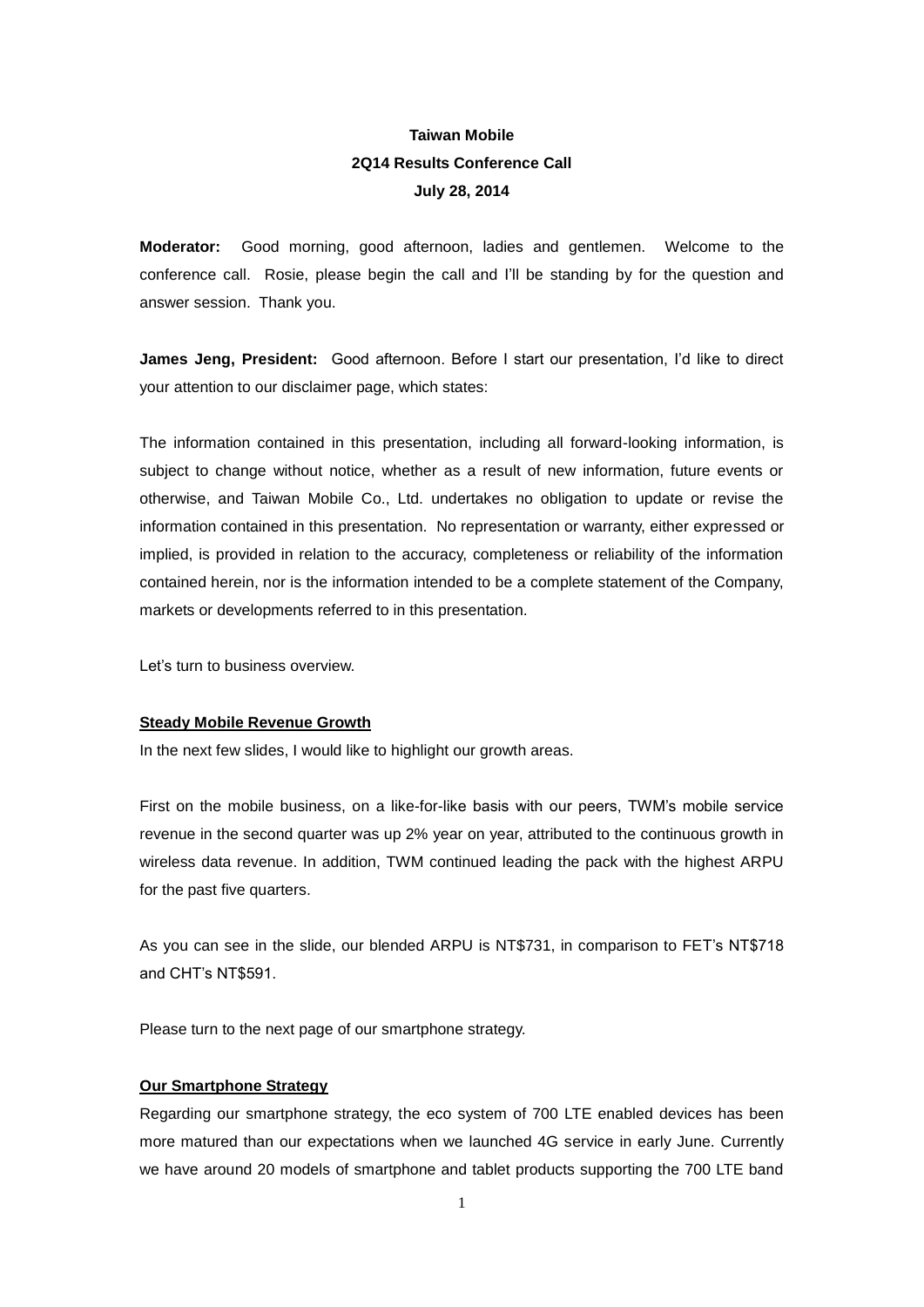provided to our customers.

In 2Q14, total smartphone sales volume was up 12% from a year ago and accounted for 93% of total handsets sold.

Therefore, mobile data adoption rate went up to 58% of the postpaid installed base, from 48% a year ago. This led to a 20% YoY growth in mobile data revenue in the second quarter.

## **Steady CATV Operation**

On the cable TV business, as indicated in the table, our internet subscriber base increase of 5% and DTV customer base growth of 55% were both higher than the 1% subscriber rise in analogue TV service in 2Q14, representing the trend of a growing take-up rate of two or three services. Our blended ARPU for cable is NT\$796, up to 2% YoY.

#### **Growing Online Shopping Business**

In 2Q14, momo's revenue increase was greatly attributed to a solid 32% YoY revenue growth in the online shopping business.

On the EBITDA front, momo's EBITDA in the online shopping business grew around 72% YoY credited to a better product mix and margin expansions. EBITDA in the TV home shopping service was up by 11% due to cost cutting measures. As a result, momo registered a 43% YoY increase in EBITDA on an expanding margin of 7% for the quarter from 5.6% a year ago.

Let's turn to the financial overview section.

### **Performance by Business**

In terms of performance by business in 2Q14, telecom EBITDA made up 84% of 2Q total EBITDA and rose 2% YoY. This is credited to a lower SAC (Subscriber Acquisition Cost), despite continuous pressure on mobile voice business.

Thanks to a 53% YoY revenue growth in the DTV business and the continuously growing cable internet business, HBG saw a YoY increase in EBITDA and an expanding EBITDA margin compared to a year ago.

As mentioned in the previous page, momo's strong EBITDA growth came from its online shopping business and rising margins.

2Q14 consolidated EBITDA recorded a healthy YoY growth with half of the growth related to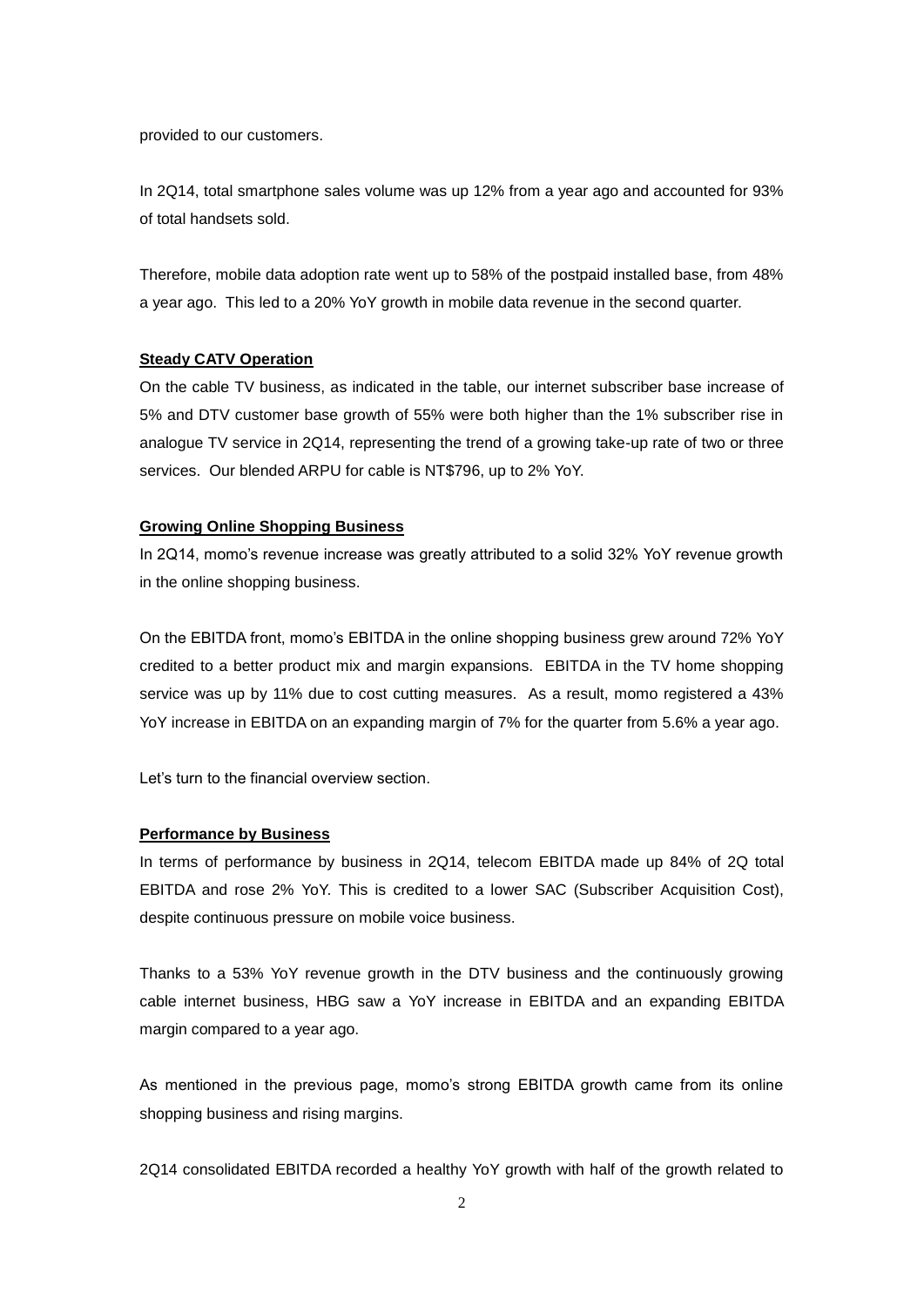our telecom business and the rest largely from momo.

Let me turn the presentation over to our CFO Rosie for income statement, balance sheet and cash flow analyses.

## **Results Summary**

**Rosie, CFO & Spokesperson:** Good afternoon. Let's turn to results summary. In 2Q14, we reported total revenue of NT\$26.9bn, EBITDA of NT\$8.2bn, and EPS of NT\$1.54.

## *2Q14 YoY Analysis*

On a YoY basis, for 2Q14, the revenue's YoY increase of 1% was due to growth in momo's revenue, which more than offset declines in device sales and IDD revenue. EBITDA grew 4% YoY largely as a result of expense discipline in the telecom division and profit growth from momo. Although the rising D&A expense resulting from the expanding telecom and CATV businesses weighed on TWM's EBIT for the quarter, a lower non-operating expense boosted net income to increase 5% from a year ago.

## *2Q14 Guidance Achievement Rate Analysis*

The lower-than-expected revenue was mainly due to a handset sales shortfall resulting from weaker demand for high-end smartphones. Having said that, our consolidated EBITDA still exceeded our guidance by 5% due to lower-than-expected telecom opex and higher-thanexpected profit from momo. Non-operating expenses, namely write-offs and interest expenses, also came in lower than forecast. As such, 2Q14 net income was ahead of our forecast by 16%.

Let's turn to balance sheet analysis.

## **Balance Sheet Analysis**

On the assets front*,* in 2Q14, cash balance decreased QoQ resulting from a higher cash capex. Compared to a year ago, cash level was lower because we raised NT\$5.8bn from corporate bond issuance in the same period last year.

The QoQ increase in long-term investment in 2Q was due to momo's new TV home shopping joint venture in Thailand.

The sequential increase in PP&E mainly came from adding 4G equipment & momo's NT\$1.71bn spending to build its logistics and warehousing center.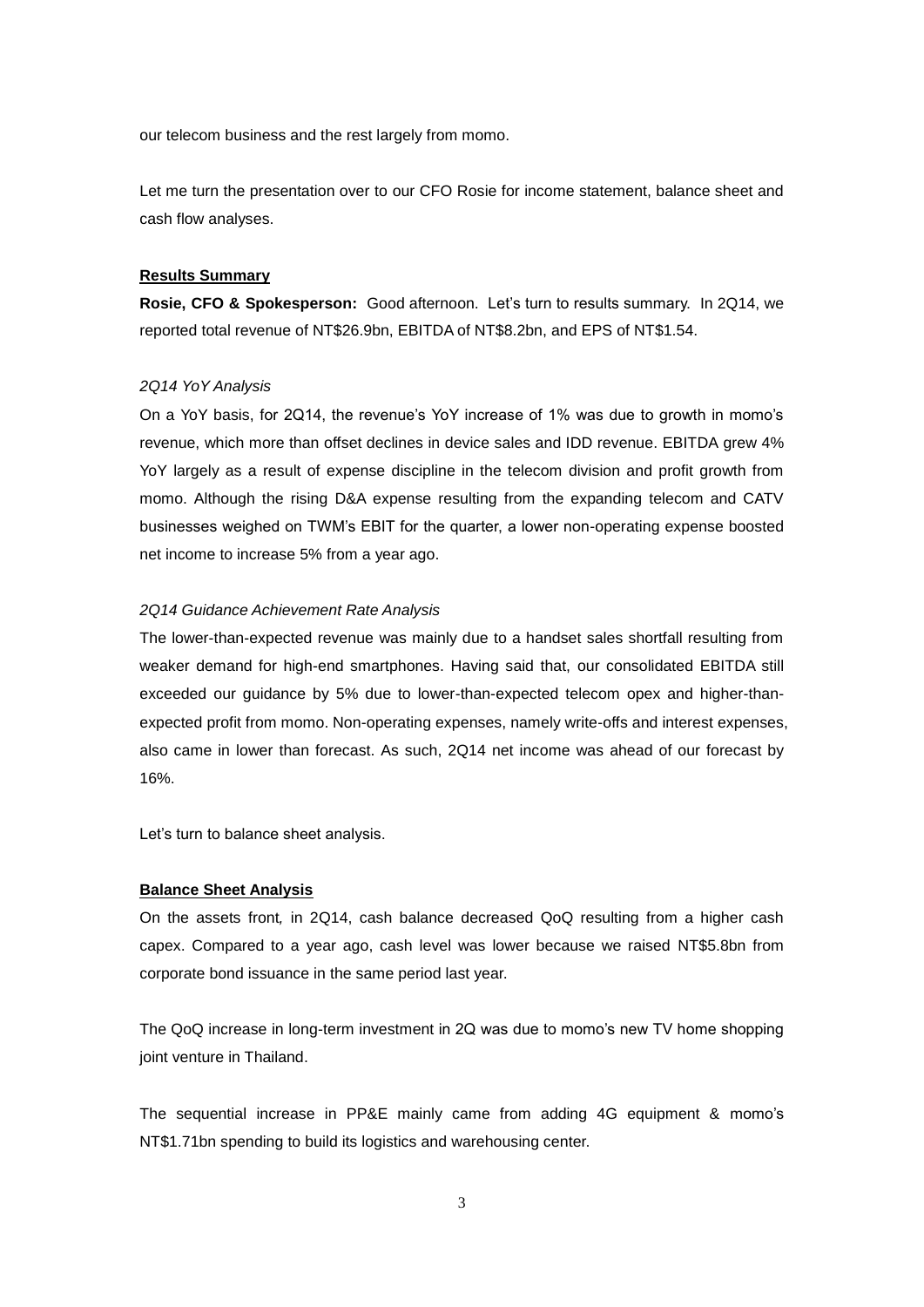On the Liabilities & Shareholders' Equity front, compared to a year ago, TWM's net debt increased by NT\$30bn in 2Q14, mainly attributed to the LTE spectrum acquired in 4Q13. But the Company managed to reduce the debt level sequentially.

The QoQ increase in other current liabilities was due to the \$15.06bn cash dividends payable paid on July 18, 2014. Let's turn to the cash flow analysis.

## **Cash Flow Analysis**

In 2Q14, operating cash inflow decreased slightly QoQ mainly due to a corporate income tax payment made in the quarter. Compared to a year ago, larger advanced receipts/other payables booked in 2Q13 resulted in a higher operating cash inflow.

The 2Q14 net investing cash outflow was mainly a NT\$4.78bn cash capex, comprising of 1) 4G network roll-out, 2) momo's logistics and warehousing center 3) Taipei New Horizon's project payments.

The main financing activity in 2Q14 was raising a NT\$7bn 2-year bank loan and a NT\$0.8bn commercial paper to repay the NT\$11.47bn short-term borrowing. In addition, a NT\$0.22bn cash dividend payment to minority shareholders was made by momo in 2Q14.

Let me turn the mic back to James for 3Q14 guidance and board resolutions.

## **3Q14 Guidance**

**James:** We expect 3Q14 total revenue to be up by 5% YoY resulting from increases in both handset sales and momo revenue.

The EBITDAs of cable TV and momo will continue to rise YoY in 3Q. Telecom EBITDA, nonetheless, may not see a YoY growth as initial 4G related opex would exceed revenue increase in the early stage of 4G service launch.

Separately, we expect mobile network expansion to translate into YoY increases in both D&A and write-off charges in 3Q.

## **Board Resolution**

This morning, TWM's board approved the issuance of a 5-year Euro-Convertible Bond of no more than US\$500mn with a zero coupon, zero yield to maturity, conversion premium of 20% to 32.5%, and no conversion price adjustment for dividend yield below 5.8%.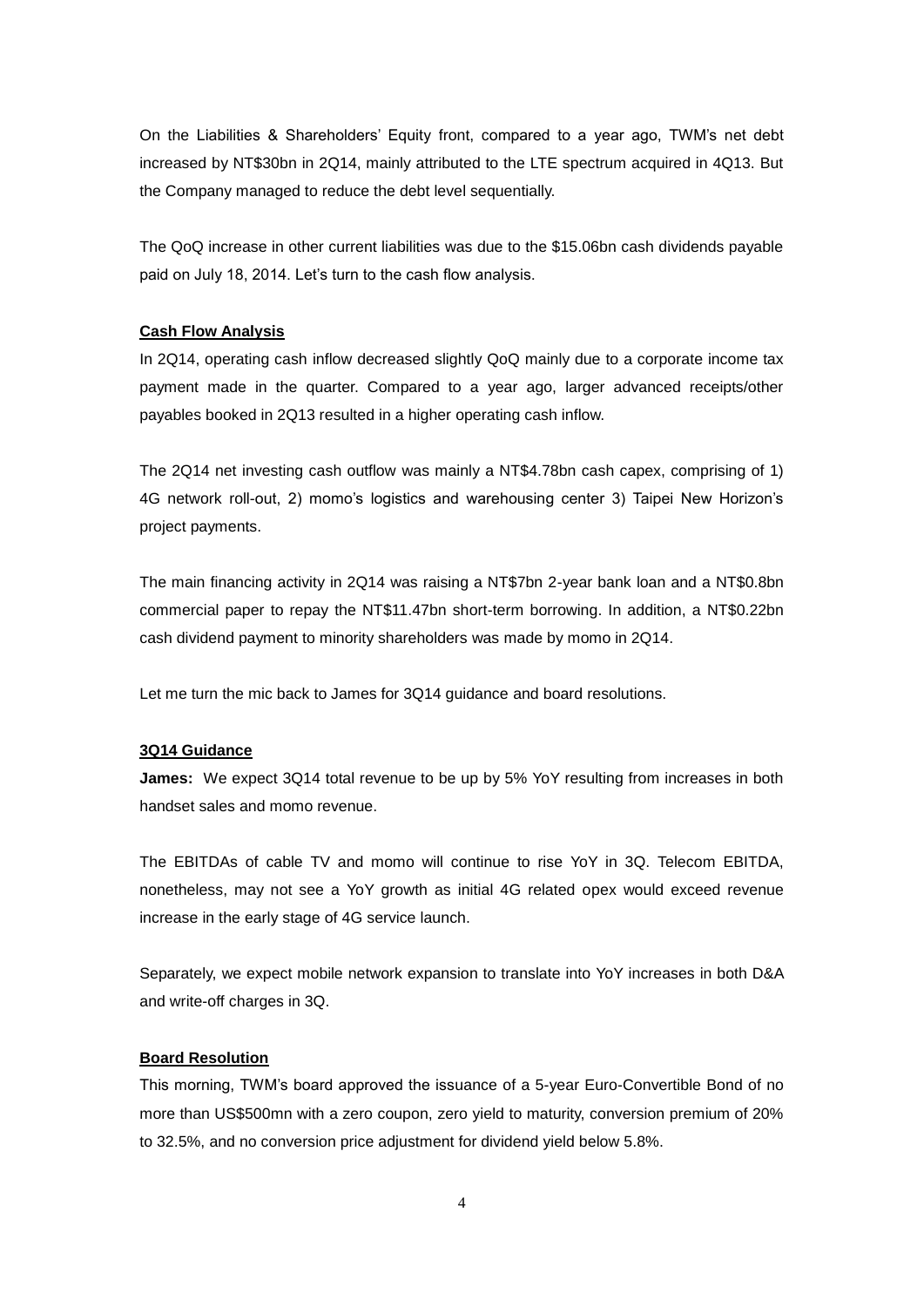In addition, the board also approved an additional capex budget of NT\$1.82bn for 2014, bringing the revised full-year capex to NT\$15.4bn.

## **Event Update**

This page of regulatory update and awards and recognition is for your reference. One thing I would like to discuss a little bit more is the TWM and FET 5MHz spectrum swap. TWM should be able to launch 1.8 GHz LTE service by the end of September this year because the NCC has already approved the swap and also approved the returning of the respective 5MHz spectrum on the 1800 MHz band on July 16. So, the service should be able to start in September.

#### **Key Message**

To wrap up our presentation, this slide summarizes the key message that we would like to deliver:

Acceleration in the deployment of the 4G network, growing number and greater variety of LTE devices and the earlier-than-expected availability of the 1800MHz LTE spectrum will propel customers' migration to 4G services. TWM is best positioned to capture the business upside of the LTE services.

Now I would like to open the floor for the Q&A section.

## **Q & A**

**Chate Bencha, Credit Suisse Singapore:** *I have four questions. The first one is related to momo. An excellent improvement we have seen so far. What's your expectation in terms of upside on margins and revenue opportunity for momo that we should be expecting?*

*Another three questions related to your 4G. What's the take up in 4G services been so far?* 

*The 2nd question is your guidance for 3Q, what kind of take up, if you can share, that you're assuming for 4G?*

*What would be your key differentiation if a customer would like to pick one's services compared to your peers?*

**James:** For the first question momo, Rosie, would you like to handle this question?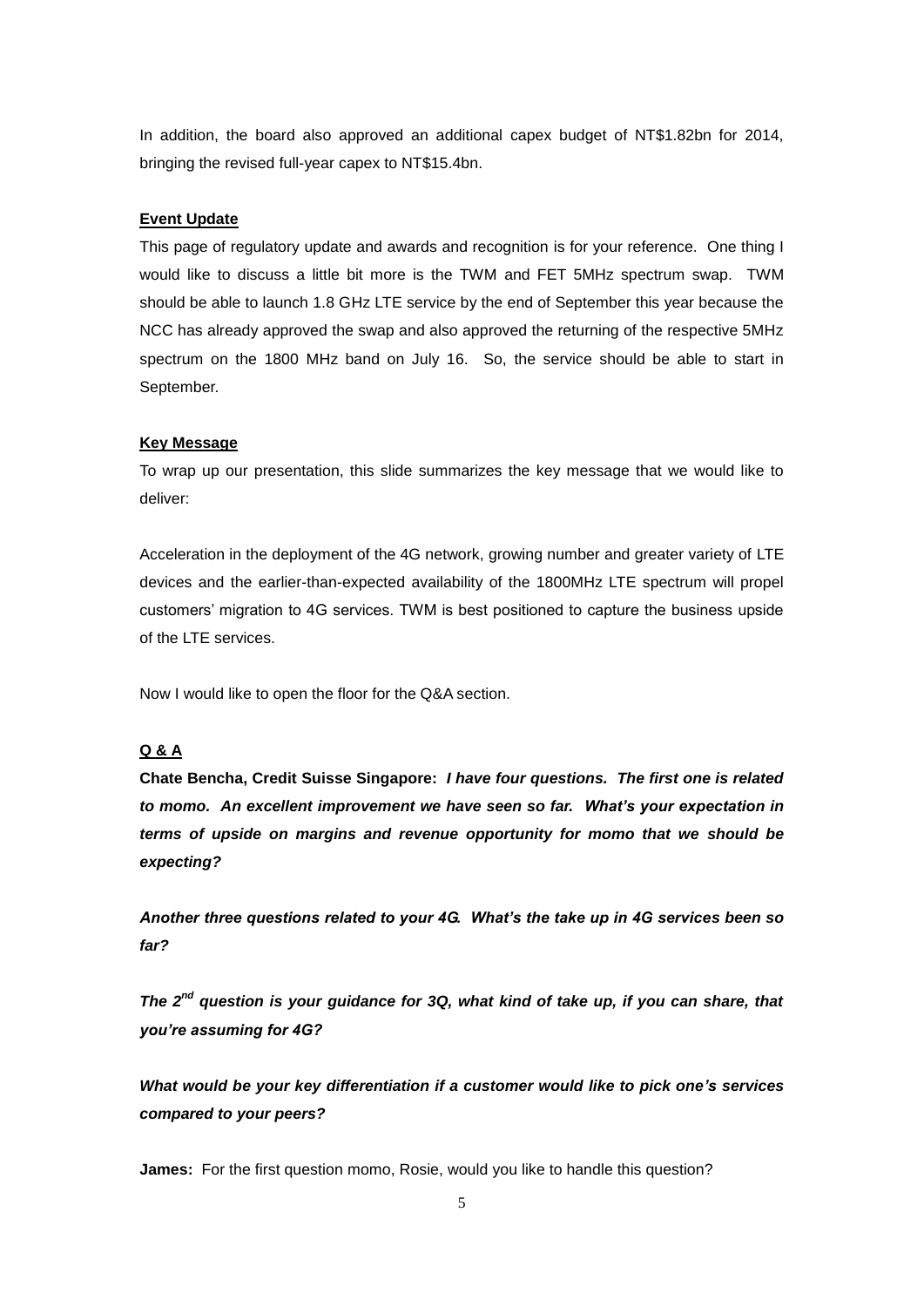**Rosie:** momo's situation has been much improved in the 1<sup>st</sup> half. And we expect the momentum to continue into this year and into the future. And actually its 15% growth in revenue was mainly due to its 29% growth in online shopping business in the  $1<sup>st</sup>$  half. They will also be launching different services to expand their business potential for growth. So, we have high expectations for their margin and revenue growth. And, for the 4G take up rate, James will elaborate on this for you.

**James:** In terms of the 4G take up rate, I would like to say, the momentum has looked very promising. As of today, our 4G subscriber number was close to 100,000 right now. One third of them are purely new acquisitions and two thirds migrated from 3G to 4G services. So, looks pretty good. Our original target of 400,000 subscribers by the end of this year looks very promising.

And the third question, can you repeat it again?

**Chate:** *Your 3Q guidance, what kind of 4G take up assumptions that you are building into your guidance?*

**James:** I don't have the ratio right now, but we expect we will have probably around 60,000 to 70,000 new subscribers per month.

**Rosie:** By the end of this year, we expect to achieve our target of 400,000 4G customers.

**James:** And the last question is the key differentiation of our 4G services? I think the key to success of 4G services, first, is coverage. I think by the end of this year, we should have about 6,000 4G base stations. That will basically translate into 90-95% population coverage, which will put us in very good shape. Secondly is the speed. We have 15 MHz on 700 band and in September we will have an extra 5 MHz on 1800 spectrum. We are going to do the carrier aggregation trial in the 4Q and that total up will be 20 MHz. That will translate into a theoretical maximum speed of 140 Mbps. I will say it is the highest right now among our competitors. So, the speed we have will be in a leading position.

The third one is the add-on value-added services in 4G. With our early bird program, we have video services, which we will give the customers six month free trial. And after that, we will start to charge them. We can see the traffic growth in 4G and it looks pretty good. The usage rate for these video services also looks very promising. I think that will put us in good shape in terms of competition among all these three major competitors.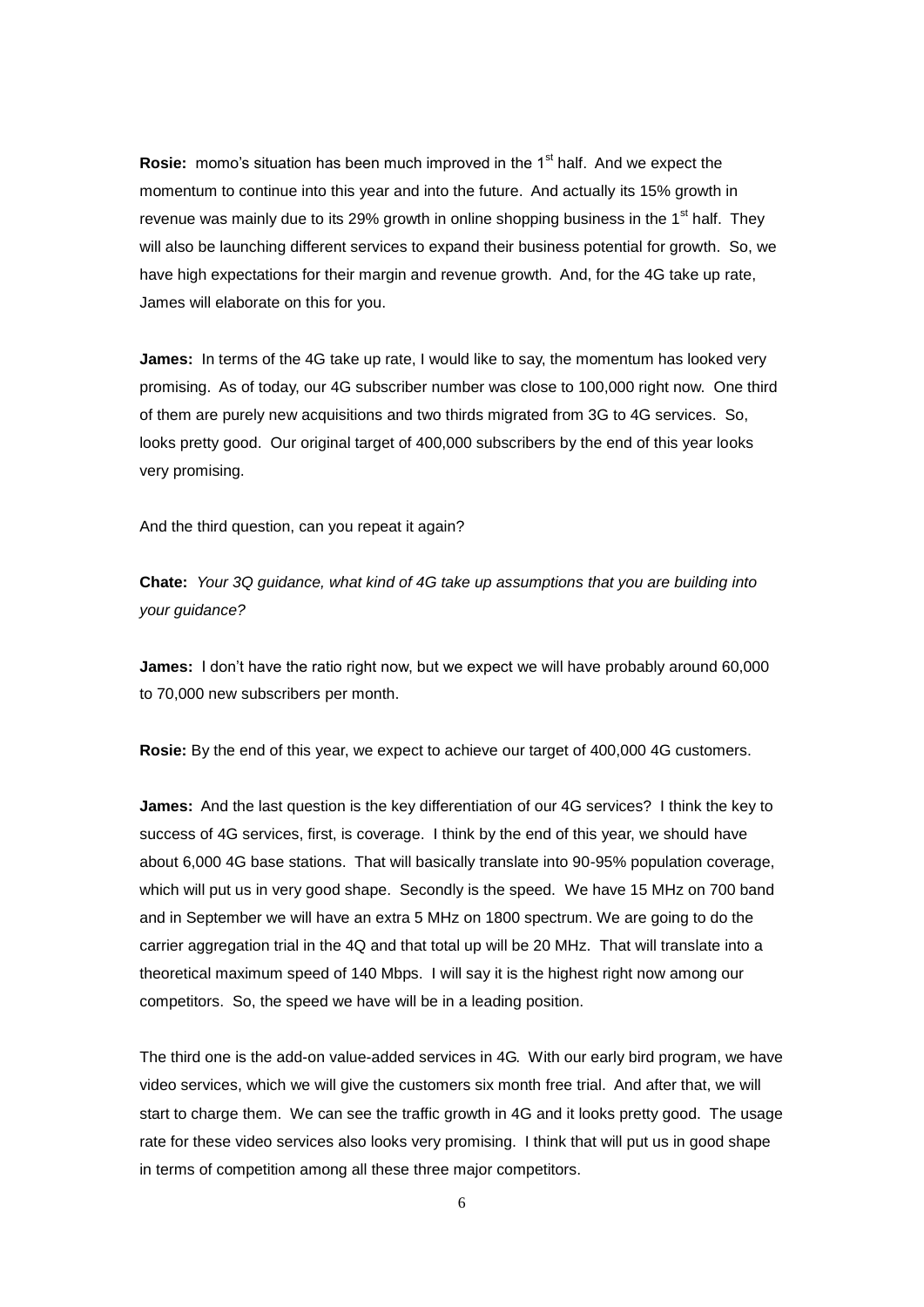**Chate:** *If I may, just one follow-up question for momo, without new plan for expansion, just your existing online business, what kind of EBITDA margin improvement that you think would be quite fair for momo? Going to 10% or could it be higher than that?*

**Rosie:** momo is already trading on the Tiger board. I don't think we can announce the numbers for them. They should have a public announcement of their results maybe in mid-August. I don't know the dates, but they plan to be more transparent with investors soon. But we do believe they will outperform their budget for this year.

**Anand Ramachandran, Barclays Singapore:** *I have three questions. Firstly, for the competitive threat from the two newcomers, do you have anything you can observe or would like to share with us from what you've seen from the market? Obviously, they have been very quiet on what they plan to do, so I want to hear your views on that.*

*Question two, if I look at the 3Q D&A guidance, is the amortization for the 4G license fee also kicking in 3Q or have you already reflected that in 2Q in your numbers?* 

*Thirdly and lastly, I look at the convertible bond and I'm thinking a couple of things which I appreciate your guidance on. First of all, why are you raising this? Is this refinancing of something or is this a new debt? And I noticed that 5.8% number, why 5.8%? Why is it not 5%, why is it not 6%? Is it related to the DPS you issued this year?*

**James:** I will answer your first question regarding the two 4G newcomers. Taiwan Star, they will probably start to run service in 3Q, probably August, September time frame. In terms of the competition, I can see the competition will be keen, but I don't think it will be a big threat to the big three mainly because Taiwan Star doesn't have fixed line infrastructure. They only have mobile services. So, of course, we can foresee there will be some price competition. We will see how it goes. The other one is APTG and Hon Hai, which just announced to merge with APTG. The full merger will take place next year, but they will probably launch 4G service in 4Q this year. So, at this point, in terms of competition in the 3Q, I think we are ok.

And, in terms of the depreciation and amortization, we have already started the spectrum amortization in June.

And, in terms of ECB, I will turn it to Rosie to explain more why it's 5.8%.

**Rosie**: 5.8% is a number decided by the board. It's a re-financing. And we try to set up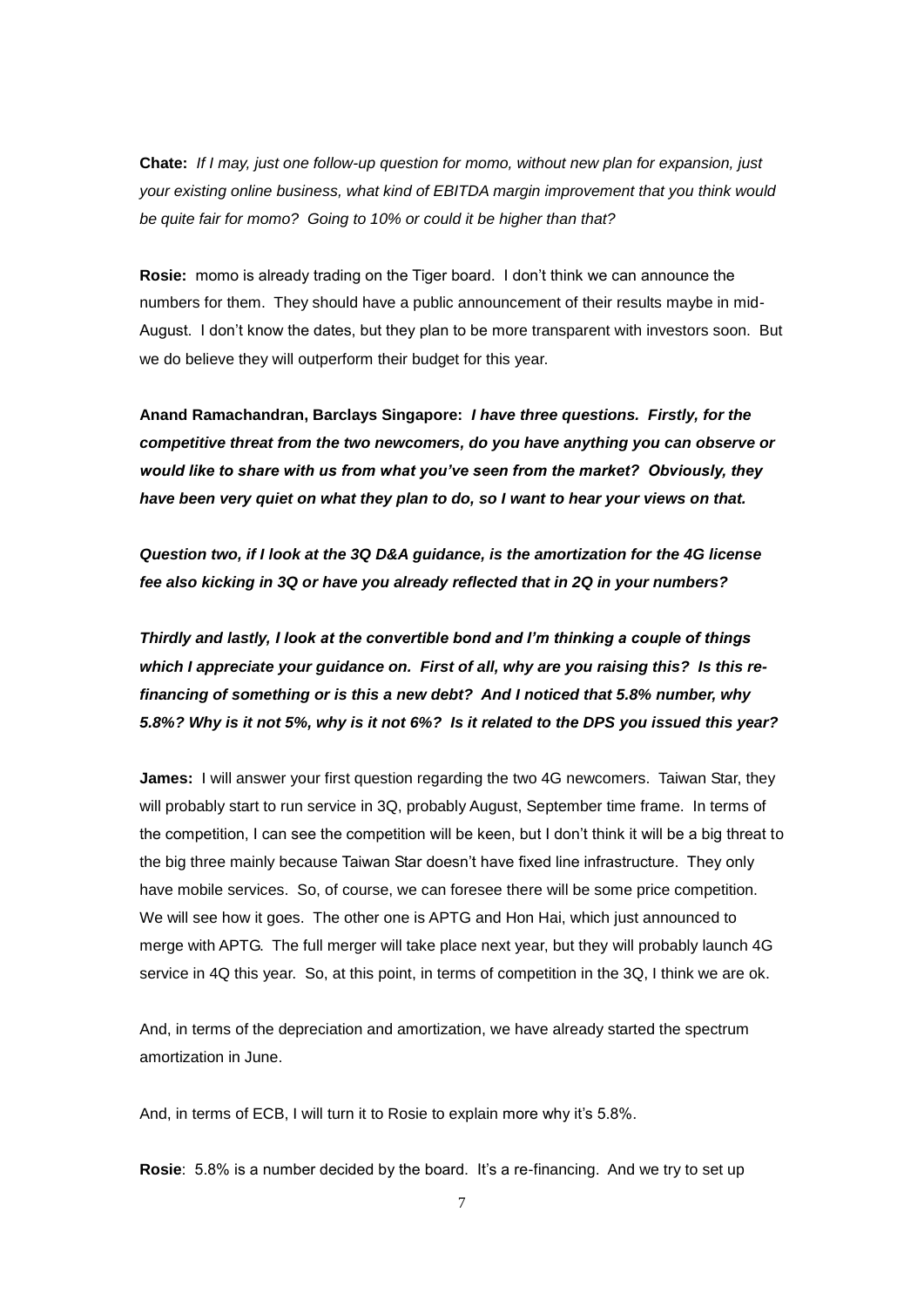some dividend protection for us so that the dilution will not be too substantial or we try to mitigate the dilution impact by building in a dividend protection of 5.8%. So, that's a refinancing. We're trying to diversify our funding methods.

Also, to elaborate a bit on the competitive landscape of 4G, James just mentioned to you that Taiwan Star doesn't have fixed line network. Nor does it have sufficient spectrum to compete with the big three. Don't forget, 5MHz of the spectrum won by Taiwan Star actually is blocked by APTG. So, they are facing a lot of challenges. So, we don't think they will be able to deliver quality services, especially compared to the big three.

**Anand:** *One more question regarding the spectrum swap with FET, that has no financial implications whatsoever, right?*

**James:** No, not so far.

**Letitia Yu, Macquarie HK:** *We have four questions in total. Number one is regarding your mobile service revenue outlook. I've noticed that mobile voice revenue decline actually accelerated in the 2Q vs. the 1Q. How much downside do you see from here regarding both voice tariff as well as MOU? I've noticed that data revenue growth also slowed down in the 2Q vs. the 1Q 2014. I want to know what's the reason behind it.*

*The 2nd question is about mobile capex outlook. The company raised momo FY capex, it was revised up to \$2.5bn. I've noticed that for 2Q14 the company already spent \$2.2bn cash capex on momo. So, what's the thinking behind this quite unexpected warehousing center investment? I guess we shouldn't expect this kind of abnormal spending for the next two quarters, right?*

*The third question is regarding the company's capex guidance practice. TWM revised capex twice both at the 1Q and 2Q results announcements, So, going forward, should we expect more relevant capex guidance to be given on a quarterly basis rather than annual basis? Same as the company's operational guidance practices here?*

*The last question is regarding the 4G rollout progress as well as relevant capex. The company raised 2014 mobile capex guidance in the 1Q announcement, but I noticed the 4G base station build-out progress was behind its peers as of 1H14. Also, recently CHT commented that it plans to shorten its 4G investment build-out time frame from four years to three years. Is there any possibility that TWM will need to further review capex budget for 4G in order to speed up 4G build-out in 2H14?*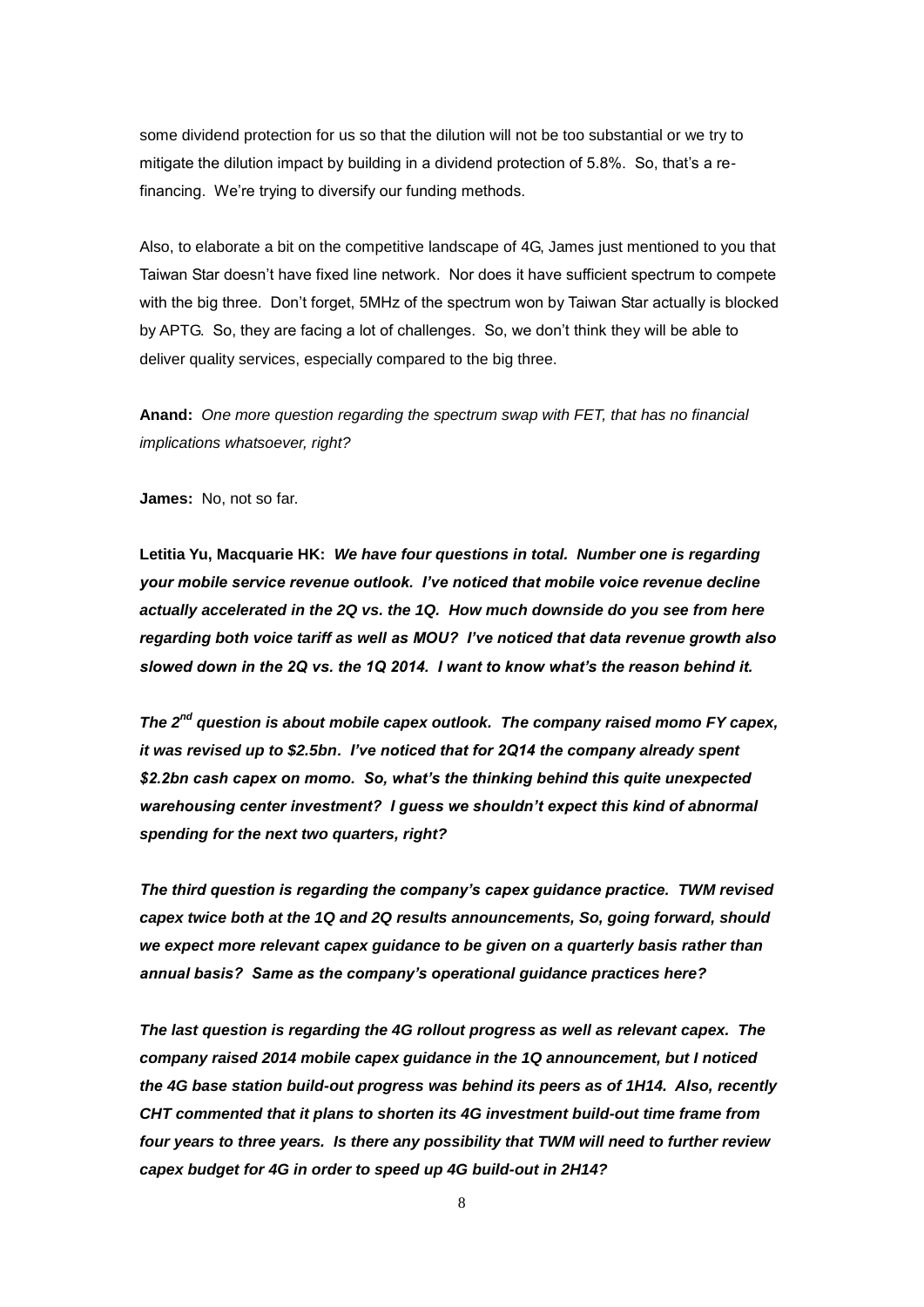**James:** In response to the telecom revenue, it's actually kept flat. The trend of voice revenue still declines in an 8%-14% YoY basis. But TWM, as you can see in the previous viewgraph, we are still in a good position because our voice decline is about 7% or 8% in comparison to our peers; they have 12-13%.

In terms of data revenue, the rate also slowed down. In 1Q, data revenue was about 20% growth on a YoY basis. 2Q dropped to around 17% or 18%. But if you noticed in the viewgraph, our penetration rate for our data services is up to 58%. I would say it's probably the highest right now among the big three. Data penetration is already reaching 60%, so I would expect in the coming quarters, the growth rate will remain flat around the 18% to 20% range.

The fourth question, to speed up the 4G rollout, our deployment is even more aggressive than CHT. As I mentioned, by the end of this year, we will be able to reach 6,000 base stations for the 700 band. In addition, we will have another 2,000 base stations for the 1800 band. So, the total coverage I would expect at the end of 1H15, we should reach almost 100% population coverage. But, at end of this year, we will be able to reach 90-95% population coverage, which I believe is still one of the best among these three competitors.

**Rosie:** What's James mentioned was that we are not slower than our peers. I think you may be misled by the newspaper reports, which was because of some NCC process. Actually, our 4G buildup has always been comparable to our peers if not faster.

And on your question on whether we would revise our 4G capex for this year, we will review this and maybe make a decision when we have a clearer view of our capex spending for this year. As you can tell, the big three will definitely shorten the deployment period for 4G. There are chances that we may raise the 4G capex. As to whether we would release annual guidance or quarterly guidance. You know this year why we change to release only quarterly guidance is because of the unpredictability of the 4G service. Even until now, what we have shared with you is still not a good sampling. So, we would like to be more conservative in releasing the guidance. Before the 4G clarity is good, we may continue doing the quarterly guidance.

**James:** I would like to add some more words regarding the base stations. We will probably reach 3,000 base stations by the end of this month. However, the NCC may only approve more than 2,000 by the end of this month. Actually, there is congestion in the NCC right now. I think they are short on manpower to process the approval. In the past years, NCC never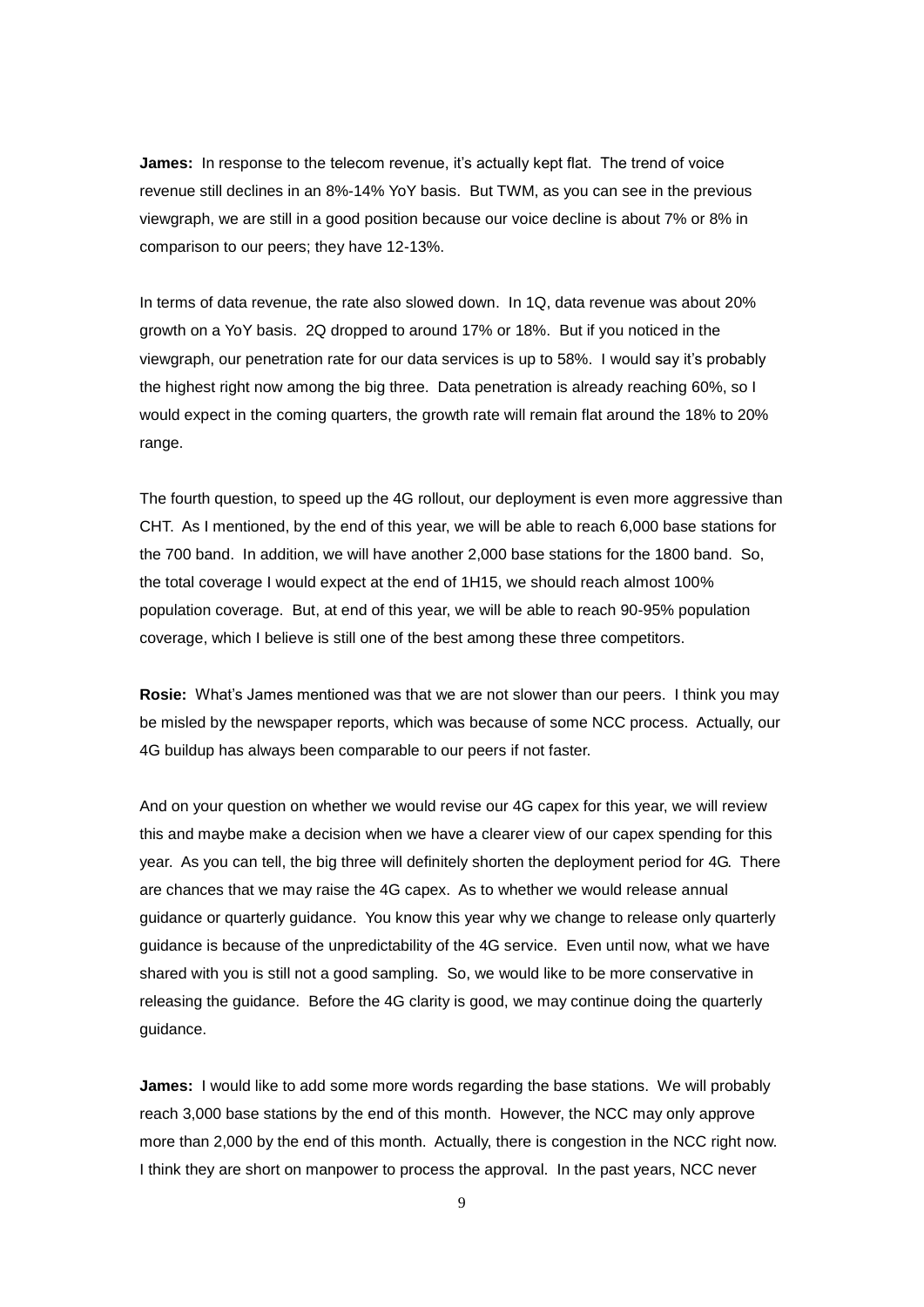announced the base station number for the 2G or 3G deployment. A lot of misleading reports from the newspapers may lead the people to think that we have the least amount of base stations, which is not true. Generally, by the end of this month, we will be one of the leaders in terms of having the most base stations in place and in service.

**Letitia:** *Just two follow-up questions. One is regarding the mobile voice service revenue, do you see more downside from tariff or MOU?* 

*The second question is regarding momo EBITDA margin. So, post-logistics and warehousing center build-out, should we expect momo opex to go up a bit? As a result, this 7% EBITDA margin might be a bit difficult to sustain going forward*

**James**: In response to your first question, in terms of the voice MOU, yes, it will decline. I think it will be in the 7% range. However, as I mentioned, the data revenue will pick up. And one thing, if you disregard the handset sales and just see the mobile service revenue, I will still see it flat or with a little bit upside. But it's still too early to say that because for the 4G, once we pick up the momentum, the upside of the mobile service revenue should be more than expected.

**Rosie:** On whether momo's EBITDA margin can be sustained at this level, it's up to how they expand their business. Based on their budget for this year, I would say that the set-up of their warehousing and logistics center will not have any impact because they just spent the money to acquire the land only for this year. Next year, it's still under construction and we haven't got their budget for next year. So, I cannot comment on that at this stage. But, at least, we have that their core business is doing very well and even for their offshore investment that they made recently could be doing well, too. So, we think they are in much better shape than before.

**Gary Yu, Morgan Stanley HK:** *I have two questions, both on the mobile business. First on the 4G take-up, which plans are the most popular plans among early adopters of 4G and how does ARPU compare to the 3G ARPU before the migration of same customers?*

*Second question, on capex, where do we see capex going in 2015 given that we may still have some coverage to complete on 4G network? And, also, if you can give us some guidance on the cash capex for this year compared to the accrued capex.*

**James:** In response to your first question, among the 4G new adopters, I think 75% are the subscribers that fall into the rate plans of NT\$1,000 and above, and most of them are in the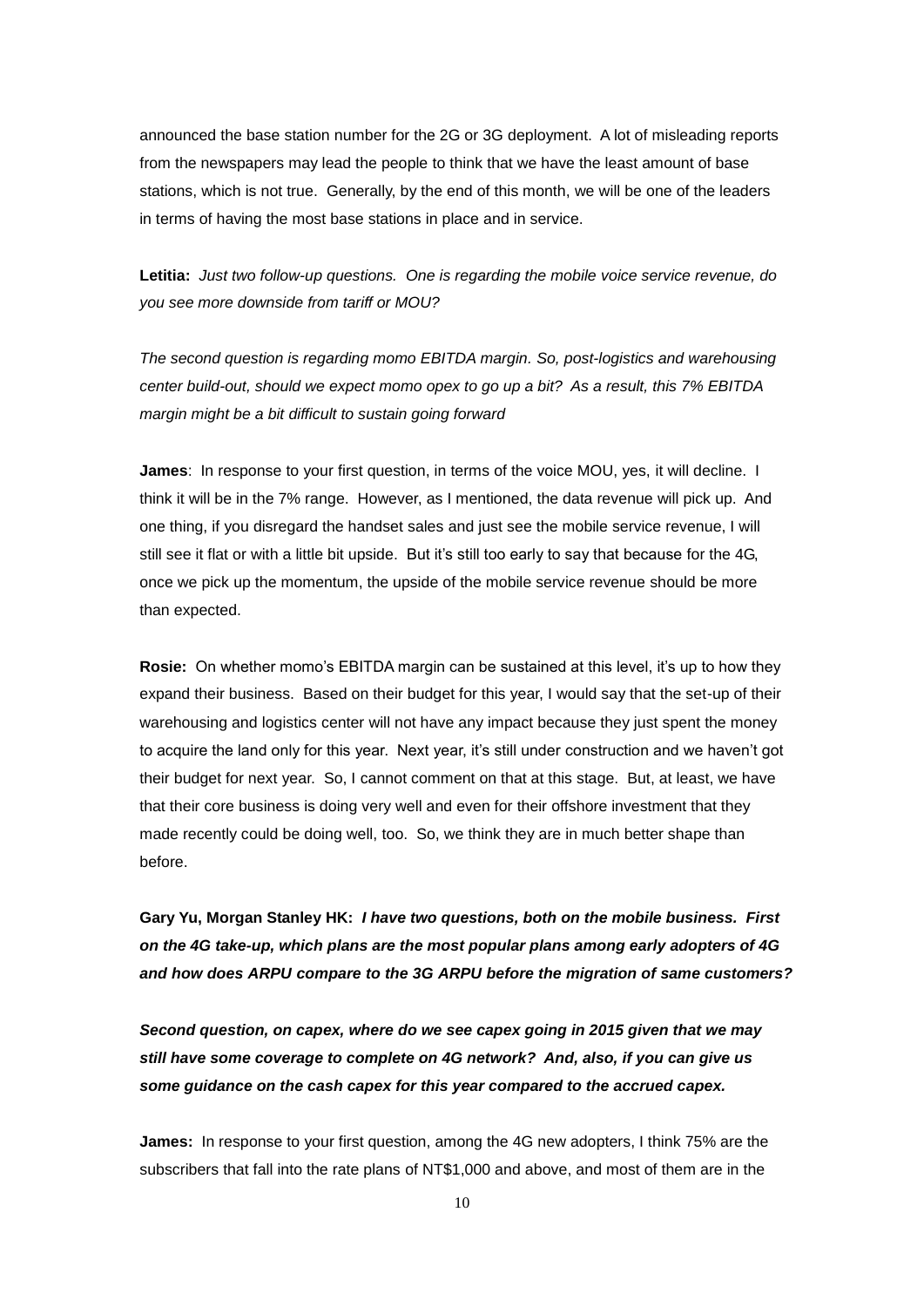NT\$1,299 rate plan. So, we're in good shape, compared to our average postpaid ARPU of NT\$831. I would say right now from the figures I see, it's very good. But again this is too early to make a fair statement that we can get more of a premium from these 4G services because the number of samples is not sufficient enough to justify the statement.

Secondly, as I mentioned earlier, out of the 2/3 4G subscribers that migrated from 3G, most of them are high ARPU customers. But I don't have the data around to say what's the average ARPU for the 4G users. But, by looking at the rate plans, I think we are in good shape. Hopefully, for the next quarter or coming year, if the new subscribers could also fall into these rate plans, then we will be in a good shape.

And the final statement I would like to make, all the investors might ask the question, how much of a premium can you get out of these 4G services? As I mentioned, it's really too early to say that, but, right now, I think we are in a good shape. The key factor is in tiered pricing. All these three competitors have their own early bird programs. If you migrate from 3G, then basically the 4G data allowance we provided is unlimited. But by the end of this September, if all three competitors can end this kind of early bird promotion program and go back to tiered pricing, then I think it's very promising to get a high premium out of these 4G subscribers.

And the second question, I'll pass it to Rosie.

**Rosie:** Gary, you just asked how much capex we would spend going into 2015. As we haven't done any budget for 2015, so I can't comment on that. And as to your cash capex for this year, I don't have the numbers either because it's up to the inspection speed as well, so it's difficult for me to share with you the numbers.

But one thing is for sure, just as I mentioned to you, I believe the big three will speed up the deployment work for 4G and, as I mentioned earlier in several conferences or in our meetings with you guys, I have already said that there might be some short-term hiccups inevitably due to the 4G deployment as the 4G deployment speed will be much faster as compared to 3G. For 3G, as you all remember, it took us a long time to complete a full coverage of 3G network. But now, the 4G handset development is accelerating and we need to ensure a quality service. That's why we need to speed up our deployment.

**Tina Hou, Goldman Sachs HK:** *I have two questions. The first one is regarding capex. So, for 2014, we have assigned NT\$9.8bn mobile capex and we're targeting over 90% population coverage. So, that leaves us with only 10% population to cover in 2015. So, if this logic carries on, should we expect the mobile capex to decline pretty sharply in*